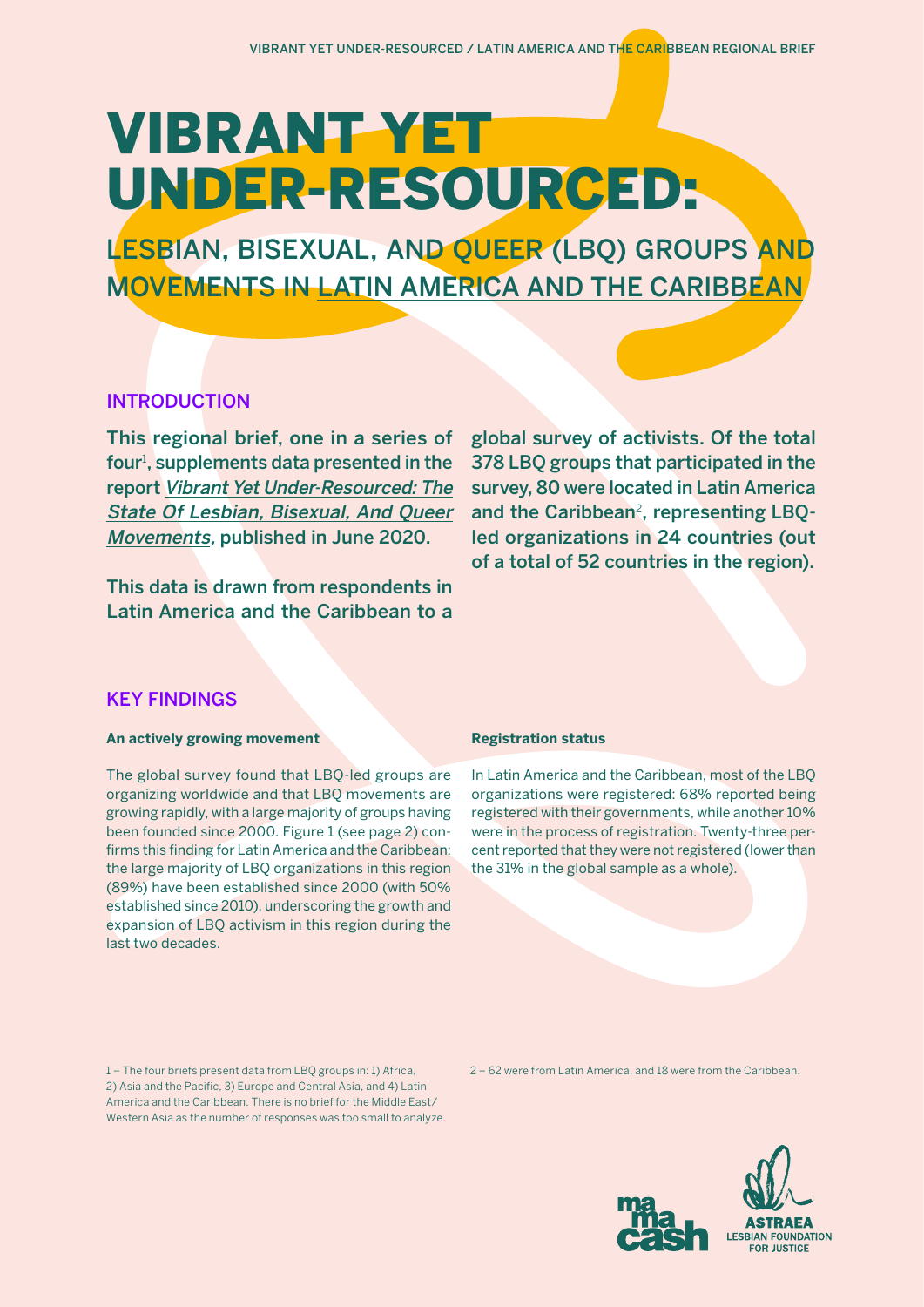#### *Figure 1. Year LBQ groups were established*

| $1990$<br>1% | 1990-1999<br><b>Service Service</b><br>10% | 2000-2009<br>39% | 2010-2018<br><b>Service Service</b><br>50% |  |
|--------------|--------------------------------------------|------------------|--------------------------------------------|--|

#### **Access to resourcing**

The respondents from Latin America and the Caribbean that provided information about their annual budget  $(n=69)^3$  illustrated the overall research finding that LBQ organizations globally are poorly resourced. Figure 2 illustrates the lack of resourcing: 80% were working with annual budgets of \$50,000 or less (36% had budgets of less than \$5,000). The median annual budget in this region was \$10,000.

Consistent with small annual budgets, groups located in Latin America and the Caribbean reported limited access to external funding4. In Latin America and the Caribbean, the median external funding reported was \$6,000 annually.

When asked if they had ever received multi-year funding, the groups from Latin America and the Caribbean that provided information (n=66) were evenly split: 48% said they had, and 48% had not.



#### *Figure 2. Annual budget sizes of LBQ groups*

3 – Note: not all respondents answered every question in the survey. In cases where many respondents did not answer a question, we have noted the number of responses to the question.

4 – External funding was defined in the survey as government and foundation funding (e.g., grants), and excluded membership fees, community fundraisers, events, and individual contributions from founders or their family members.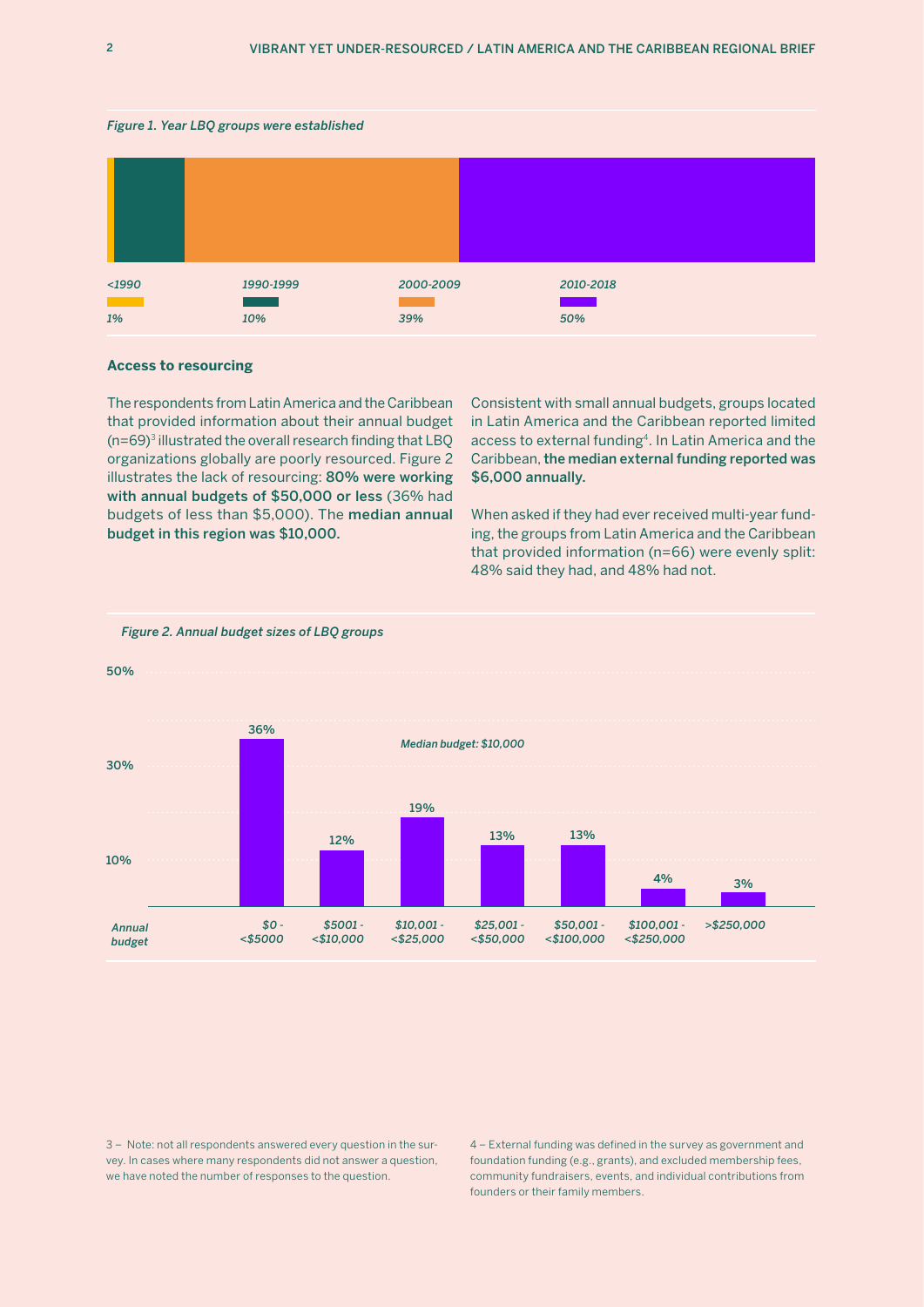

## **Staffing**

Limited budgets make it difficult for organizations to pay staff, and the data shows that groups in Latin America and the Caribbean engage in their activism with limited paid staff. Of the groups that answered the question about their full-time staff (n=63), nearly one-third (30%) indicated that they had no full-time staff members, and nearly half (46%) said that their organizations had only one to three full-time staff members. Figure 3 shows the number of full-time and part-time staff (68 groups provided information about their part-time staff).

As with other regions, most groups in Latin America and the Caribbean are supported by volunteers<sup>5</sup> (who receive no salary but may receive a stipend). Figure 4 shows that most groups are supported by volunteers, suggesting that these groups may be well-anchored in their communities or have a vibrant base of committed constituents.

#### **Activist strategies**

Like LBQ activists worldwide, activists in Latin America and the Caribbean deployed many strategies to push agendas for change for their communities. As Figure

*Figure 4. Number of volunteers*



<sup>5 –</sup> The survey defined a volunteer as working 10 or more hours per week on a regular basis.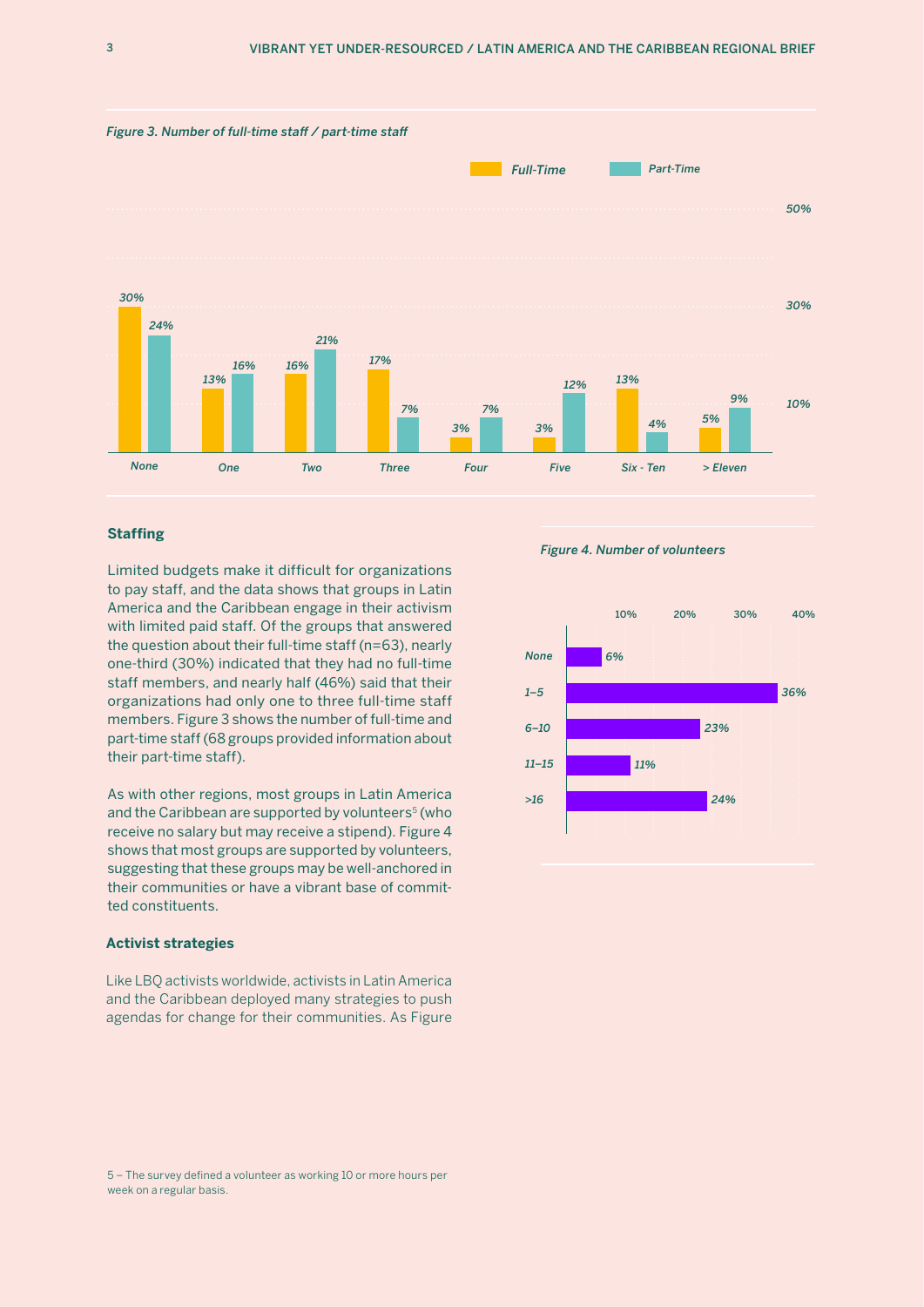5 shows, most of the groups that provided data about their strategies<sup>6</sup> used most of the range of activist strategies, though fewer reported providing direct services and working to promote activist safety.

Based on data collected from funders (see the full report, chapter 5, pages 62-64), a significant majority of donors reported providing funding for advocacy, capacity strengthening, and community and movement building, whereas fewer donors provided funding for activist safety and direct health and social services. This may explain, to some degree, why groups reported using these strategies less often.

### **Resourcing challenges**

Many LBQ organizations are not able to secure funding for all of the strategies they would like to implement. As Figure 6 shows, research and knowledge production and organizational capacity building particularly stood out among the LBQ groups in Latin America and the Caribbean as areas of work that they were challenged to resource.

#### *Figure 5. Strategies used by LBQ groups*



#### *Figure 6. Organizing strategies that LBQ groups could not secure funding for*



6 – Many respondents did not provide answers to all of the questions regarding the strategies they used. The data presented here are based on the responses provided, which varied from 40 to 56 responses, depending on the strategy in question.